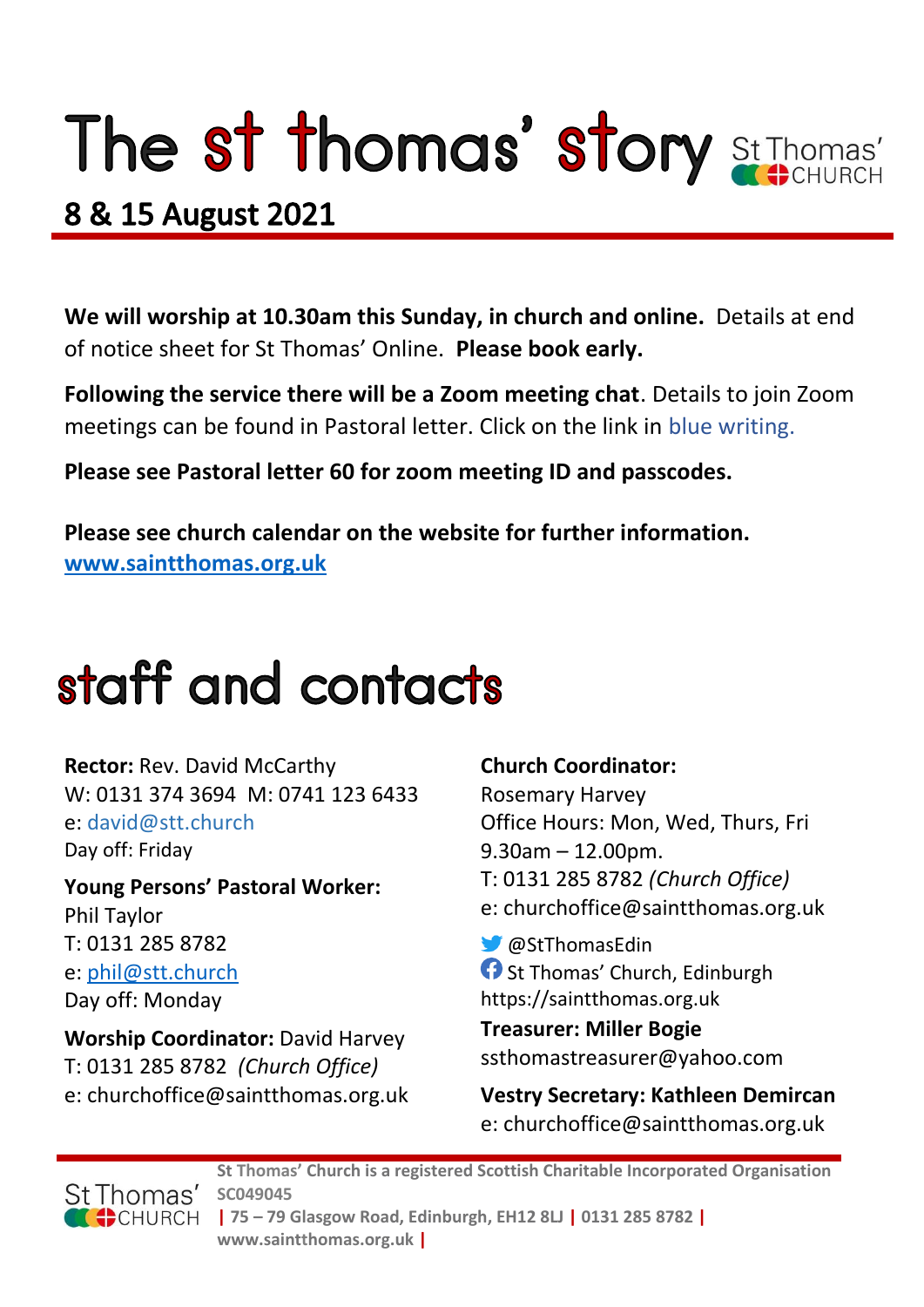Please book for in-person at services as early as possible. We can take bookings two weeks in advance. Please email the church office. **Please note the office is CLOSED on Mon 9th – Fri 13th August (inclusive).** 

**WHATSAPP PRAYER GROUP:** This is an invitation to all of the St Thomas' family to join a new WhatsApp Prayer Group. This will run alongside the rest of the Prayer Ministry and will be primarily for quick prayer requests for friends and family. It is not the intention that there will be a lot of 'chat' or messaging within the group. Anyone wishing to respond to any prayer request will be encouraged to respond directly to the individual concerned.

The group's administrators will be Linda Henderson and Anne Grant. For more information, please contact either of us. If you would like to be part of this group please let Linda know, on 07891 059233.

If you would prefer to have prayer ministry by Zoom or Skype, or by phone, please contact the ministry team on [sttsprayer@gmail.com](mailto:sttsprayer@gmail.com) you can also contact us on this email if you would simply like the ministry team to pray about something; for instance, if someone in your family is ill.

**St Thomas' World Concern:** If you have a member log-in for the St Thomas' Church website, you will now be able to find monthly prayer updates from our mission partners and other mission and international news for prayer. Click on "updates" on the World Concern menu. If you don't have a log-in and would like one, please contact the office.

If you would like to give to St Thomas's church or would like any financial information regarding the church, please contact **Miller Bogie** via email. [ssthomastreasurer@yahoo.com](mailto:ssthomastreasurer@yahoo.com) *Thank you.*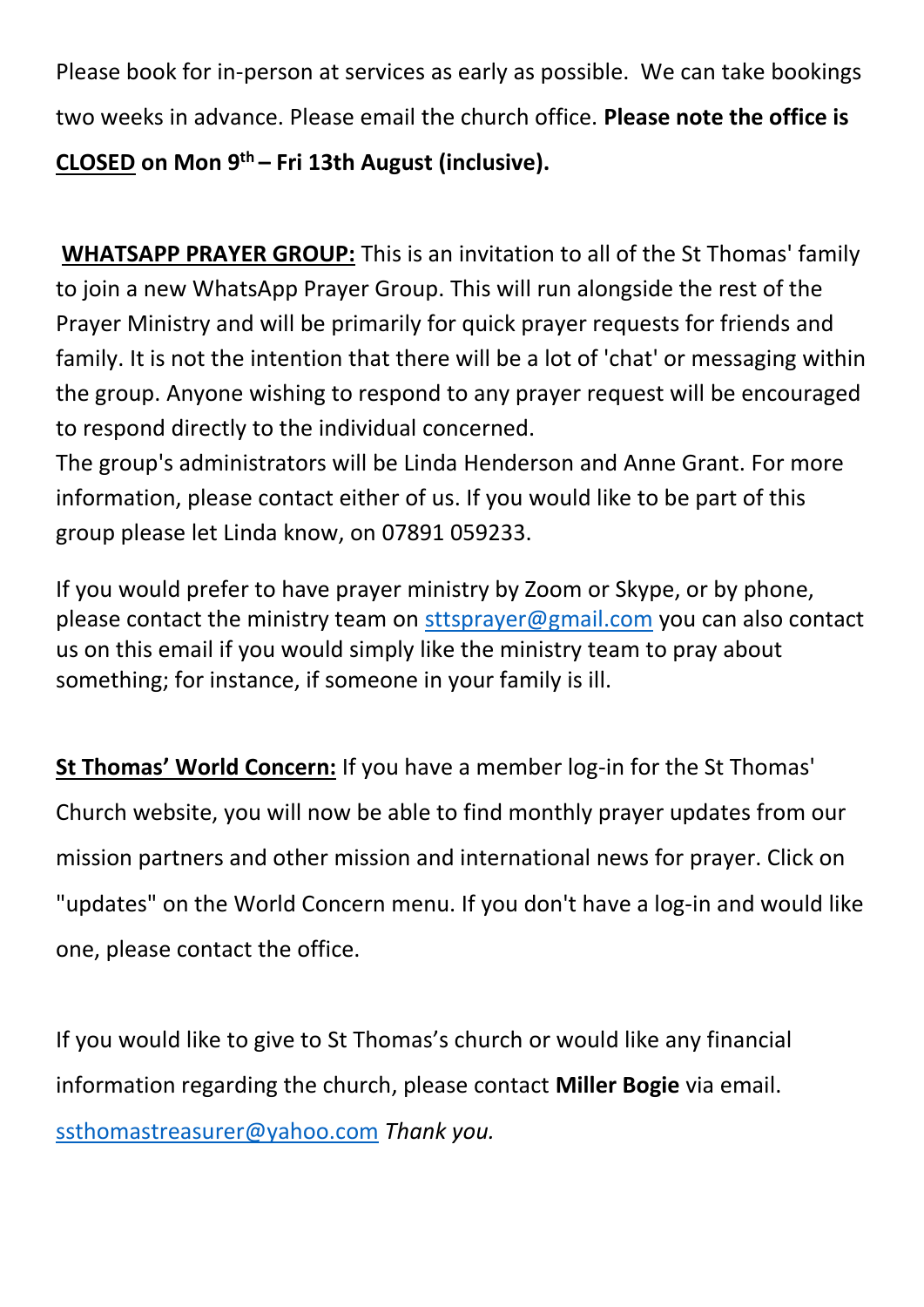### **St Thomas' Church Online Sunday 8 August 2021 to Sunday 15 August 2021**

Sunday worship and some other events are available online at: <https://www.facebook.com/stthomasedin> <https://www.youtube.com/channel/UC1r0Eq3PqBmxioDssYXCbGQ> <https://www.twitter.com/StThomasEdin>

#### **Sunday 8 August**

**@ 10.30am Online Worship – Summer Fruit – Goodness, David McCarthy is preaching. Post Worship Chat -**"Zoom" meeting details in Pastoral letter. **@ 6.30pm – 7pm "Zoom" Prayer** 

**Tuesday 10 August @ 12pm – Midday prayer on Facebook**

**Wednesday 11 August** 

**@ 4pm Rooted Bible Study – details in pastoral letter.**

**Thursday 12 August @ 10am-11am - 'Zoom' Coffee Online -** meeting details in Pastoral letter. **@ 9.30pm – Night Prayer on Facebook** 

**Sunday 15 August @ 10.30am Online Worship – Summer Fruit – Faithfulness. Post-Worship Chat -** "Zoom" meeting details in Pastoral letter. **@ 6.30pm – 7pm "Zoom" Prayer**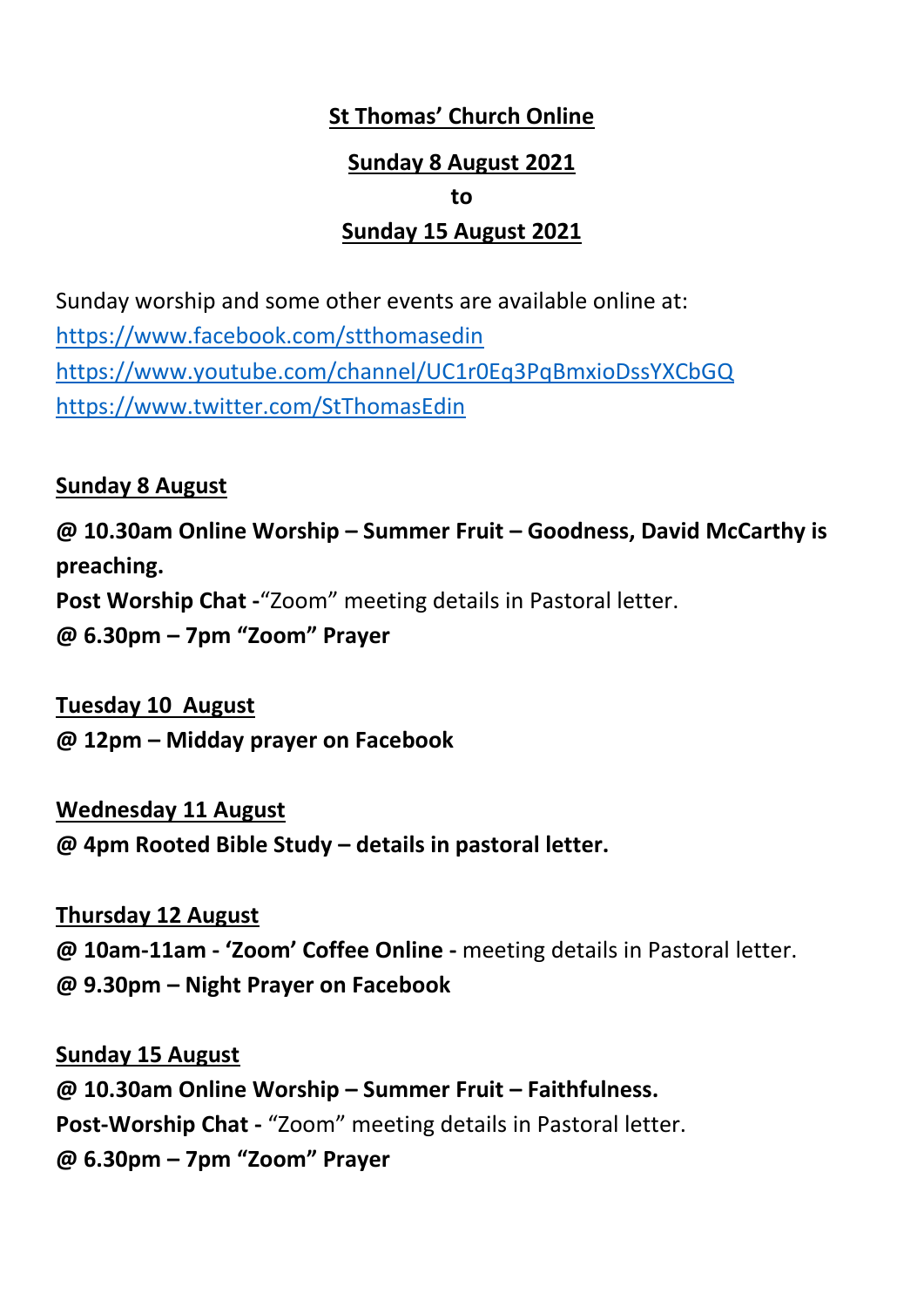#### **St Thomas' Church Online**

#### **Sunday 15 August 2021**

#### **to**

#### **Sunday 22 August 2021**

#### **Sunday 15 August**

**@ 10.30am Online Worship – Summer Fruit – Faithfulness Phil Taylor is leading the service. Post Worship Chat -**"Zoom" meeting details in Pastoral letter. **@ 6.30pm – 7.30pm "Zoom" Prayer** 

**Tuesday 17 August @ 12pm – Midday prayer on Facebook**

**Wednesday 18 August No Rooted Bible Study – meet again on 25th August.**

**Thursday 19 August @ 10am-11am - 'Zoom' Coffee Online -** meeting details in Pastoral letter. **@ 7.30pm Central Meeting in person at St Thomas'**

**Sunday 22 August @ 10.30am Online Worship – Summer Fruit – Gentleness – Dave McCarthy is preaching. Post-Worship Chat -** "Zoom" meeting details in Pastoral letter. **@ 6.30pm – 7pm "Zoom" Prayer**